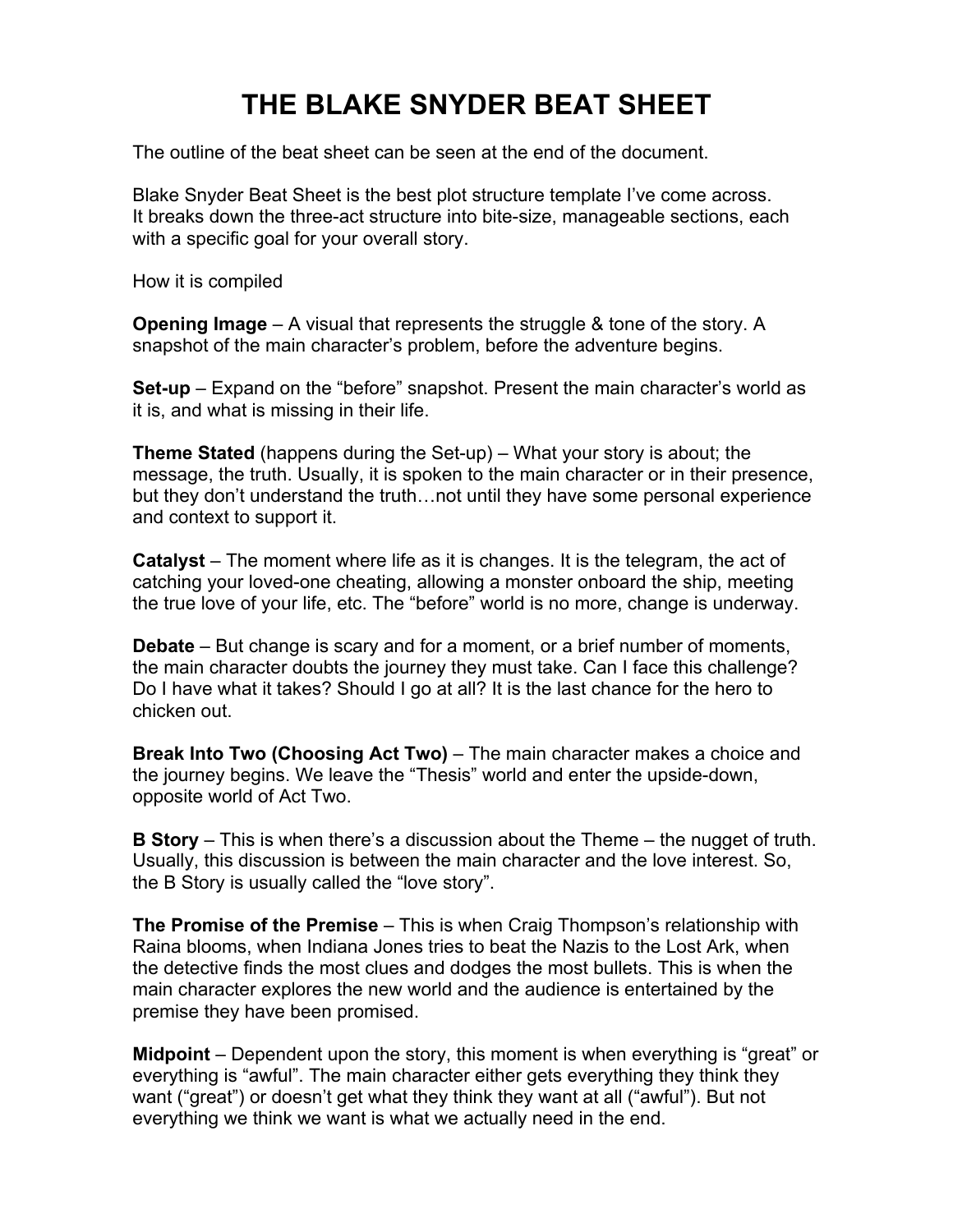**Bad Guys Close In** – Doubt, jealousy, fear, foes both physical and emotional regroup to defeat the main character's goal, and the main character's "great"/"awful" situation disintegrates.

**All is Lost** – The opposite moment from the Midpoint: "awful"/"great". The moment that the main character realizes they've lost everything they gained, or everything they now have has no meaning. The initial goal now looks even more impossible than before. And here, something or someone dies. It can be physical or emotional, but the death of something old makes way for something new to be born.

**Dark Night of the Soul** – The main character hits bottom, and wallows in hopelessness. The *Why hast thou forsaken me, Lord?* moment. Mourning the loss of what has "died" – the dream, the goal, the mentor character, the love of your life, etc. But, you must fall completely before you can pick yourself back up and try again.

**Break Into Three (Choosing Act Three)** – Thanks to a fresh idea, new inspiration, or last-minute Thematic advice from the B Story (usually the love interest), the main character chooses to try again.

**Finale** – This time around, the main character incorporates the Theme – the nugget of truth that now makes sense to them – into their fight for the goal because they have experience from the A Story and context from the B Story. Act Three is about Synthesis!

**Final Image** – opposite of Opening Image, proving, visually, that a change has occurred within the character.

## **THE END**

BEAT SHEET on the next page: